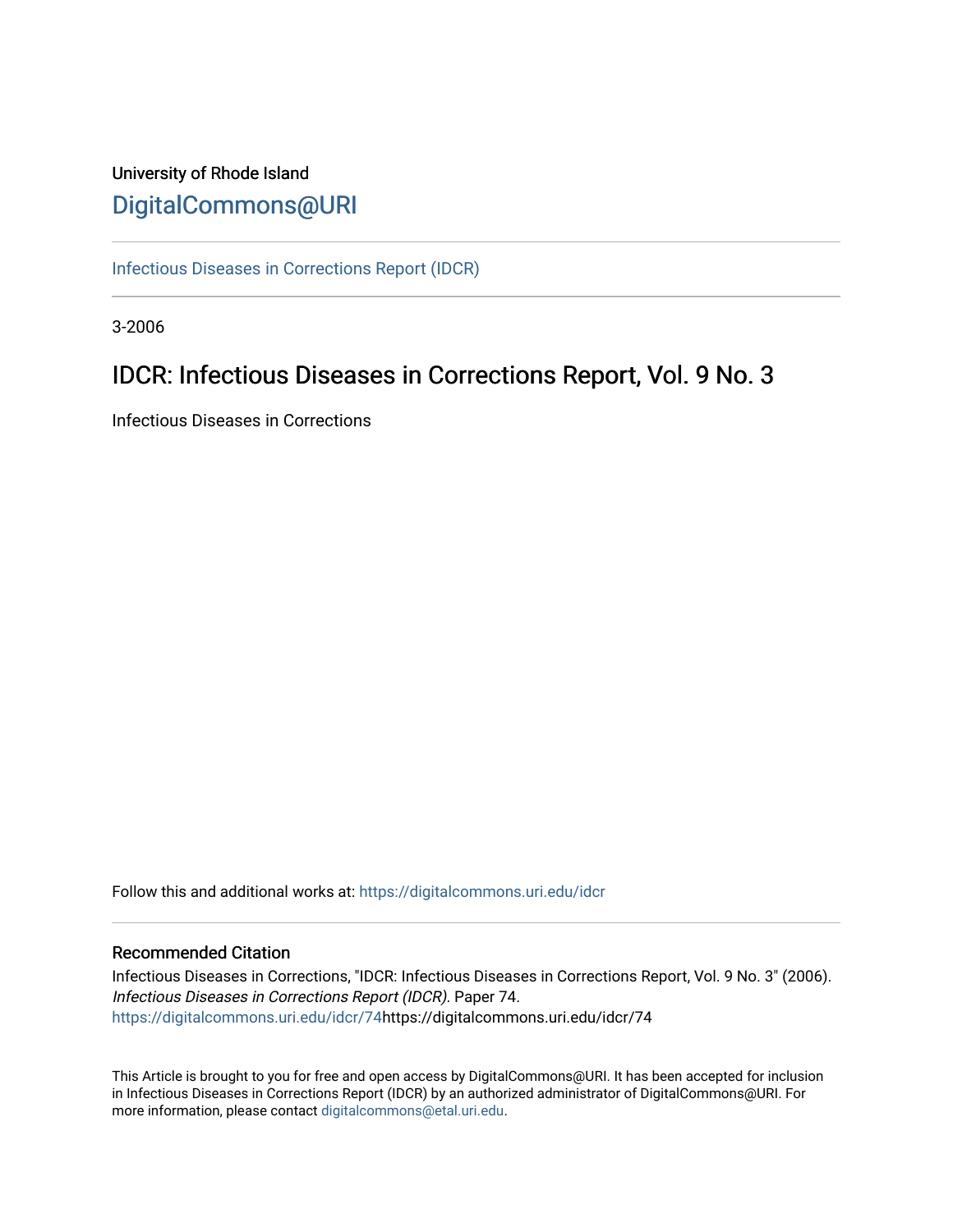

**Brown IDCR** 

March 2006 Vol. 9, Issue 3

# **INFECTIOUS DISEASES IN CORRECTIONS REPORT**

## SPONSORED BY THE BROWN MEDICAL SCHOOL, OFFICE OF CONTINUING MEDICAL EDUCATION

## **ABOUT IDCR**

*IDCR, a forum for correctional problem solving, targets correctional physicians, nurses, administrators, outreach workers, and case managers. Published monthly and distributed by email and fax, IDCR provides up-to-the moment information on HIV/AIDS, hepatitis, and other infectious diseases, as well as efficient ways to administer treatment in the correctional environment. Continuing Medical Education credits are provided by the Brown University Office of Continuing Medical Education. IDCR is distributed to all members of the Society of Correctional Physicians (SCP) within the SCP publication, CorrDocs (www.corrdocs.org).*

#### **CO-CHIEF EDITORS Anne S. De Groot, MD**

*Director, TB/HIV Research Lab, Brown Medical School*

**David A. Wohl, MD** *Associate Professor of Medicine University of North Carolina AIDS Clinical Research Unit*

#### **DEPUTY EDITORS Joseph Bick, MD**

*Chief Medical Officer, California Medical Facility, California Department of Corrections*

> **Renee Ridzon, MD** *Senior Program Officer, HIV, TB, Reproductive Health, Bill & Melinda Gates Foundation*

## **SUPPORTERS**

*IDCR is grateful for the support of the following companies through unrestricted educational grants:*

*Major Support: Abbott Laboratories and Roche Pharmaceuticals.* 

*Sustaining: Pfizer Inc., Gilead Sciences, Inc., GlaxoSmithKline, Merck & Co., and Schering-Plough.*

## **PROVIDER PERSPECTIVES ABOUT THE STANDARD OF HIV CARE IN CORRECTIONAL SETTINGS AND COMPARISON TO THE COMMUNITY STANDARD OF CARE: HOW DO WE MEASURE UP?**

*Bernard, K.\*\* Brown University, Providence, RI Sueker, JJ.\*\* Tufts University, Boston, MA Colton, E.\*\* Brown Medical School, Providence, RI Paris, J.\*\* Correctional Consultant, Georgia De Groot, AS.\*\* Brown Med School, Providence, RI DISCLOSURES: \*\*Nothing to disclose*

There can be no doubt that HIV/AIDS care has dramatically improved in most correctional facilities since the time when the high prevalence of HIV in these settings was first recognized. Many correctional HIV providers still recall early struggles to bring HIV treatment "up to par" in prisons and jails, and have witnessed or actively participated in the gradual improvement of HIV medication access, distribution, and monitoring that has taken place over the past decade.

Given that so much has been accomplished in a relatively short period of time, a common opinion among correctional healthcare providers familiar with HIV care in correctional settings is that the facilities now provide care at or above the national standards of care. But how does correctional HIV care really measure up?

Defining current standards of HIV/AIDS care is a complicated problem. There are, arguably, an infinite number of factors that contribute to highquality medical care. Not all factors can be measured easily or well. Furthermore, advances in and recommendations about treatment are constantly evolving as knowledge of the disease grows. Most HIV experts incorporate advances into their HIV treatment plans as they are discovered. Further, high-quality HIV care must be readily accessible to patients, continuous in its scope, and integrated into existing health care structures.<sup>1</sup>

Clinicians who provide HIV/AIDS care in the correctional setting often lack adequate clinical space, information technology (computers, PDAs, electronic medical records, etc.), ready access to diagnostic studies (lab work, imaging studies, etc.), access to medical specialists, and

continuing medical education. In addition, security measures often impede the delivery of care, and patients have multiple co-morbidities such as mental health problems and substance use.

#### **The HIV Standard**

Despite the inherent complexities in doing so, defining a standard of HIV/AIDS care is essential to ensuring that comprehensive care is available to the populations that need it most. Access to potent combination antiretroviral therapy (also called HAART), medical providers well-versed in the management of HIV infection, clinical tests, and a variety of HIV-related services are critical components of HIV care. A range of definitions and descriptions for the standard of HIV care have been devised; most include the elements described in Table  $1^{2-15}$ 

We conducted a qualitative research project to explore HIV care and services available in correctional settings. The goal of this study was to examine the care that U.S. correctional facilities provide for HIV-infected inmates, and to compare this care to that provided by community clinics to previously-incarcerated individuals.

#### **Methodology**

During the National Commission on Correctional Health Care (NCCHC) Conference in Denver, Colorado from October 8-12, 2005, correctional healthcare providers including physicians, registered nurses, nurse practition-

### *Continued on page 2*

| <b>WHAT'S INSIDE</b> |  |
|----------------------|--|
| Editor's Letter      |  |
|                      |  |
|                      |  |
|                      |  |
|                      |  |

## New!

**Read your letters to the editor. Go to www.idcronline.org and click on "Letters".**

Brown Medical School | Providence, RI 02912 | 401.453.2068 | fax: 401.272.7562 | www.IDCRonline.org *If you have any problems with this fax transmission please call 800.748.4336 or e-mail us at IDCR@corrections.net*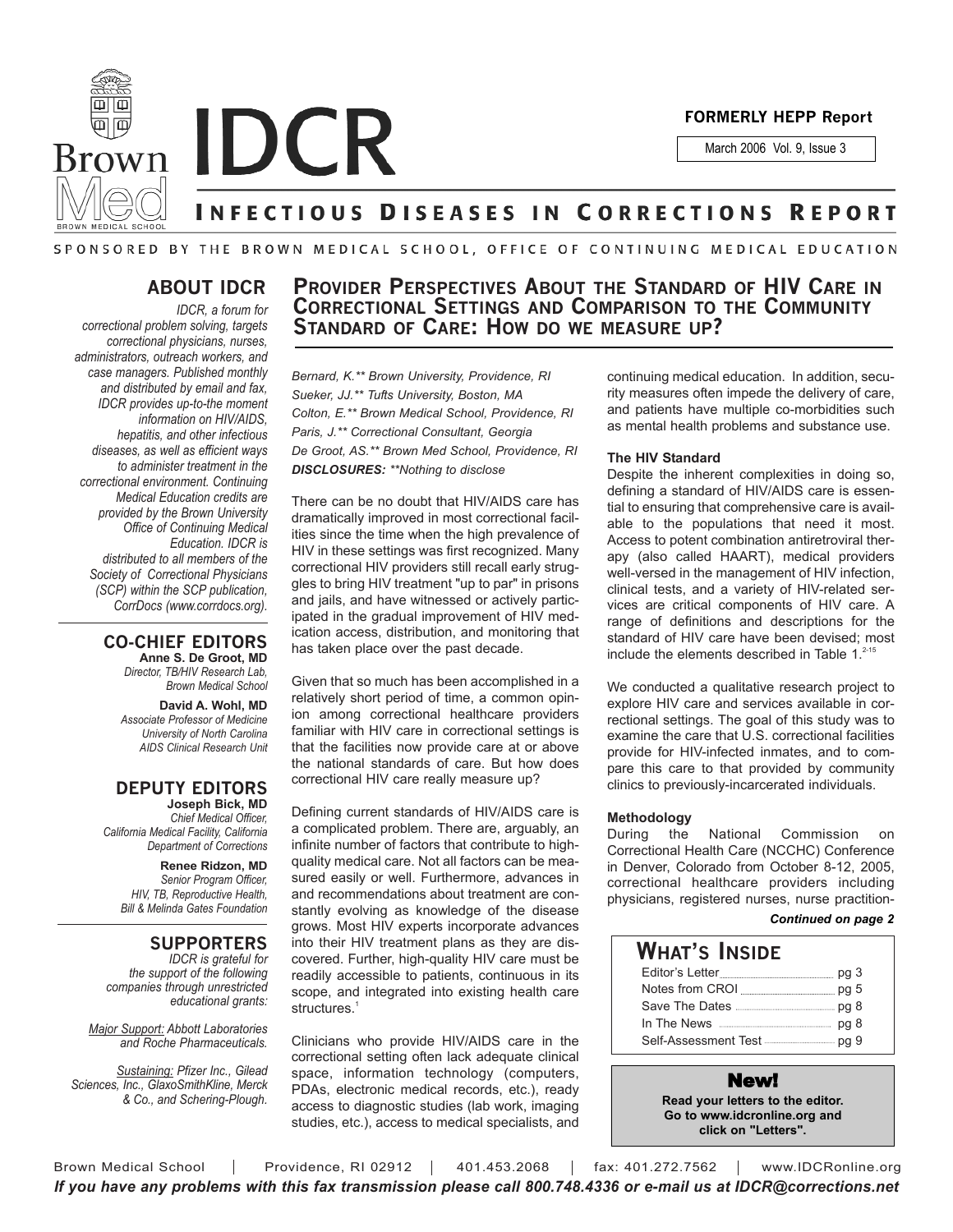## **PROVIDER PERSPECTIVES...** *(continued from page 1)*

### **TABLE 1: ESSENTIAL COMPONENTS FOR THE STANDARD OF HIV CARE IN THE COMMUNITY**

| <b>HAART</b>                              | Drug availability; continuity of treatment regimen                                                                                                                                                                                        |
|-------------------------------------------|-------------------------------------------------------------------------------------------------------------------------------------------------------------------------------------------------------------------------------------------|
| Expert/specialist care                    | Level of expertise as based upon number of years treating HIV<br>patients and number of HIV patients being treated currently; most<br>would accept full-time responsibility for >25 patients per year as<br>indicative of "HIV expertise" |
| Clinical tests                            | HIV resistance testing; viral load; CD4+ cell count                                                                                                                                                                                       |
| <b>Additional HIV</b><br>related services | Mental health counseling, substance abuse counseling, adher-<br>ence counseling, dietary/nutritional counseling, HIV education,<br>HIV case management, etc.                                                                              |

ers, administrators, and other individuals involved with the delivery of HIV care to incarcerated individuals were surveyed about the quality of HIV care provided at the facilities where they were employed. The survey was one page long, included 23 items, and was completed anonymously and in writing.

The survey was designed to evaluate measures of the standard of HIV care that had been previously described in the published literature. These measures included the availability of HAART, access to expert/specialist care, availability of specific clinical tests (CD4+ cell count and HIV viral load assays) and HIV-related ancillary services. To protect the anonymity of the corrections-based respondents, data on type of facility (i.e. jail or prison) at which they worked was not collected, although information on the state where their facility was located was asked. The survey forms were distributed at a pre-conference seminar prior to the national correctional health care meeting and also during the conference. Ninety-nine surveys were completed.

The same 23-item survey was then administered, via telephone, to healthcare providers involved with community-based HIV care. To determine which communitybased healthcare workers should be included in the survey, individuals directly involved with correctional healthcare in the states representative of the majority of the survey respondents were contacted and asked to identify clinics in their respective geographic regions that provided HIV care to the ex-incarcerated population. Specifically, these correctional healthcare workers were asked, "Where do your HIVinfected inmates go to receive HIV care upon being released from jail or prison?" This information was solicited in an attempt to ensure that the demographics of the HIV-infected corrections- and communitybased populations would be similar.

Telephone calls were then made to clinics located in more than 50 community-based sites (hospitals, private clinics, and public clinics) named by correctional healthcare workers. Thirty individuals representing 30 community-based clinics completed the survey over the telephone.

The goal of this study was to provide a subjective "snapshot" of HIV care in correctional facilities in 2005, to compare the type of care and ancillary services available in correctional facilities and in the communities to which inmates returned, and to identify. based on this limited survey, areas of potential improvement for correctionsbased HIV healthcare. Formal statistical tests were not performed given the small sample size and the qualitative nature of the data. This study received approval from the Brown University Institutional Review Board.

## **Results**

With few exceptions, the polled respondents felt that the HIV care available in community-based clinics and hospitals surpassed that which was available to inmates in correctional facilities. These respondents also reported that the four essential components of HIV care, as defined in Table 1. were not as widely available in correctional settings as they were reported to be in community-based clinics. One measure on which correctional facilities, in the respondents' perception, might outperform community-based clinics was the perceived availability of substance abuse and mental health counseling in corrections.

## **Expert/Specialist Care**

One of the requirements for HIV expertise, as defined by the HIV Medicine Association, is whether the clinician is responsible for the care of at least 25 HIV patients during the course of a year. This definition is based on published data demonstrating improved outcomes for



**Figure 1. Level of HIV care** 



**Figure 2. Number of years providing HIV care** 

patients cared for by HIV "experts" with this minimal patient load.<sup>1,16</sup>

For this survey, we used 30 patients as the cut-off for "experienced" care. Fewer individuals involved with corrections-based HIV care were caring for 30 or more HIV patients at the time they were surveyed, compared to those providing communitybased care (Figure 1). Respondents providing corrections-based care also reported fewer years spent caring for HIV infected individuals as compared to communitybased respondents, with only 34% having spent >12 years providing HIV care versus 50% of community providers (Figure 2).

In addition, according to 38% of correctional care providers surveyed, an HIV specialist was "never" available to see patients at the facility where they worked, whereas none of respondents involved with commu-*Continued on page 4*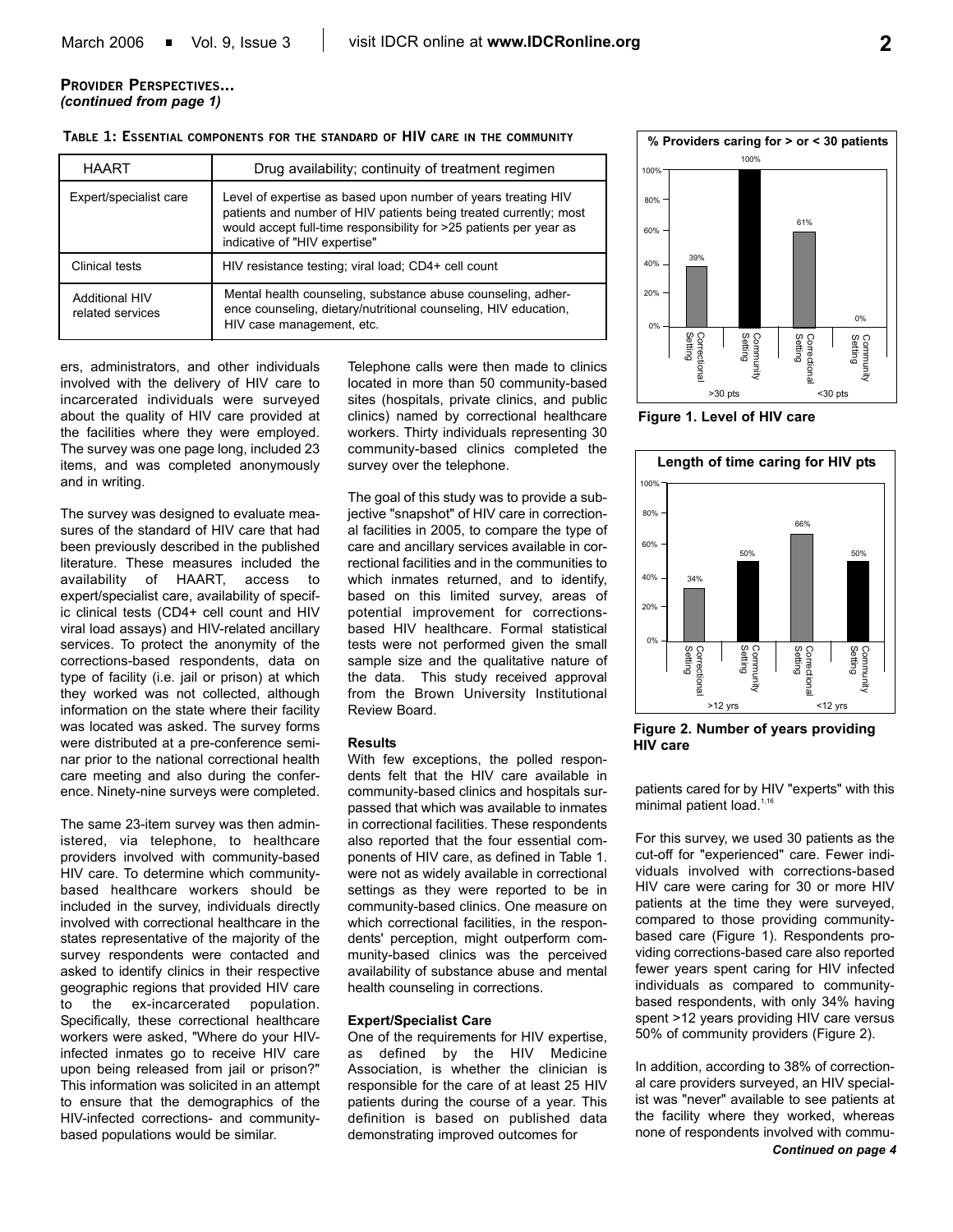# **LETTER FROM THE EDITOR**

March 2006

Dear Corrections Colleagues,

This month, David Wohl brings us some highlights from the recent Conference on Retroviruses and Opportunistic Infections. And in our main article, Bernard, Sueker, Colton, Paris, and DeGroot report some fascinating information from their survey comparing health care available to incarcerated HIV infected persons to that offered in the free community. Although the study has a small sample size, it does illuminate some important disparities in access to essential diagnostic studies such as CD4 counts, HIV viral loads, and HIV resistance testing. Additionally, this survey documents the wide chasm that often exists between HIV treaters in the free community and their compatriots inside jails and prisons. Both groups have significant misconceptions about what is available for their patients on the other side of the fence. Clearly, there is a need for improved communication and collaboration between correctional public health clinicians and those working in free world public health. Although we provide care to many of the same patients, it is as if we exist in different dimensions and as a result our patients suffer from lack of continuity of care.

It is inexcusable that more than twenty years into the HIV epidemic, too many correctional clinicians are operating without the essential tools required to provide basic HIV care. The reality is that it is not just HIV care that is compromised. It is extraordinarily challenging to meet the "community standard" when some asthmatics cannot keep inhalers on their persons and most cannot keep personal peak flow meters (all available models have a steel rod inside, a potential weapon), many diabetics do not have access to appropriate dietary choices, most hypertensive inmates cannot keep blood pressure cuffs for self monitoring, some patients with angina are not allowed to keep sublingual nitroglycerin in their cells, many correctional systems have overly restrictive exclusionary policies for hepatitis C treatment, and many jails and prisons obstruct access to narcotics for the treatment of chronic pain.

Furthermore, correctional clinicians often spend less time dealing with true medical issues than they do authorizing or denying a myriad of paramedical items such as low bunks, pillows, hats, gloves, sunglasses, non-wool blankets, shaving exemptions, ice, showers, canes, crutches, walkers, etc. Many clinicians endure professional isolation while struggling in "clinics" that lack sinks, exam tables, common implements for examinations, computers, internet access, PDAs, electronic medical records, medical education, and timely access to diagnostic studies and specialists.

Clearly those of us working in jails and prisons face enormous challenges as we attempt to provide legally defensible treatment to those entrusted to our care. We have been tasked with providing complex medical care to a population that is disproportionately affected by severe chronic conditions such as HIV, TB, hepatitis, substance abuse, and mental illness. We must never stop challenging those who put our patients' lives and our professional reputations at risk by denying us the tools necessary to accomplish the mission that has been given us. Martin Luther King once said, "Our lives begin to end the moment that we become silent about things that matter." My less poetic version is that if we as correctional health care providers are not angry at least once a day, we probably don't care enough about what we are doing.

- Joseph Bick

## **Subscribe to IDCR**

Fax to **617-770-3339** for any of the following: *(please print clearly or type)*

|                                  | subscription of IDCR fax/email newsletter.              | Yes, I would like to add/update/correct (circle one) my contact information for my complimentary |                                  |
|----------------------------------|---------------------------------------------------------|--------------------------------------------------------------------------------------------------|----------------------------------|
| IDCR fax/email newsletter.       |                                                         | Yes, I would like to sign up the following colleague to receive a complimentary subscription of  |                                  |
| email (rather than have a fax).  |                                                         | Yes, I would like my IDCR to be delivered in the future as an attached PDF file in an            |                                  |
| NAME:                            | <b>FACILITY:</b>                                        |                                                                                                  |                                  |
| CHECK ONE:                       |                                                         |                                                                                                  |                                  |
| O Physician<br>Ő<br>◯ Pharmacist | Physician Assistant<br>○ Medical Director/Administrator | ○ Nurse/Nurse Practitioner<br>○ HIV Case Worker/Counselor                                        | O Nurse Administrator<br>○ Other |
| ADDRESS:                         | CITY:                                                   |                                                                                                  | $STATE:$ $\longrightarrow$ ZIP:  |
| FAX:                             |                                                         | <b>PHONE:</b>                                                                                    |                                  |
| EMAIL:                           |                                                         |                                                                                                  |                                  |

### **Faculty Disclosure**

In accordance with the Accreditation Council for Continuing Medical Education Standards for Commercial Support, the faculty for this activity have been asked to complete Conflict of Interest Disclosure forms. Disclosures are listed at the end of articles. All of the individual medications discussed in this newsletter are approved for treatment of HIV and

hepatitis unless otherwise indicated. For the treatment of HIV and hepatitis infection, many physicians opt to use combination antiretroviral therapy which is not addressed by the FDA.

#### **Associate Editors**

Rick Altice, MD *Yale University AIDS Program*

David Paar, MD *Associate Professor of Medicine, University of Texas, Medical Branch*

Dean Rieger, MD *Officer/Corporate Medical Director, Correct Care Solutions*

Karl Brown, MD, FACP *Infectious Disease Supervisor PHS-Rikers Island*

> Ralf Jürgens *Consultant,*

Joseph Paris, PhD, MD, FSCP, CCHP *Medical Director, Georgia Dept. of Corrections*

Lester Wright, MD, MPH *Chief Medical Officer, New York State Dept. of Correctional Services*

William Cassidy, MD *Associate Professor of Medicine, Louisiana State University Health Sciences Center*

Bethany Weaver, DO, MPH *Acting Instructor, Univ. of Washington, Center for AIDS and STD Research*

David Thomas, MD, JD *Professor and Chairman, Division of Correctional Medicine NSU-COM*

#### **Editorial Board**

Neil Fisher, MD *Medical Director, Chief Health Officer, Martin Correctional Institute*

Lynn Taylor, MD *Assistant Professor of Medicine, Brown University School of Medicine, The Miriam Hospital*

> Michael Poshkus, MD *Medical Program Director, Rhode Island Department of Corrections*

Louis Tripoli, MD, FACFE *Vice President of Medical Affairs, CMS Correctional Medical Services*

Josiah Rich, MD *Associate Professor of Medicine and Community Health Brown University School of Medicine*

> Steven F. Scheibel, MD *Regional Medical Director Prison Health Services, Inc*

Barry Zack, MPH *Executive Director, Centerforce*

Eric Avery, MD

Michelle Gaseau *The Corrections Connection*

**Layout** Derek O'Brien *The Corrections Connection*

**Distribution** Screened Images Multimedia

> **Managing Editor** Sara Tedeschi *IDCR*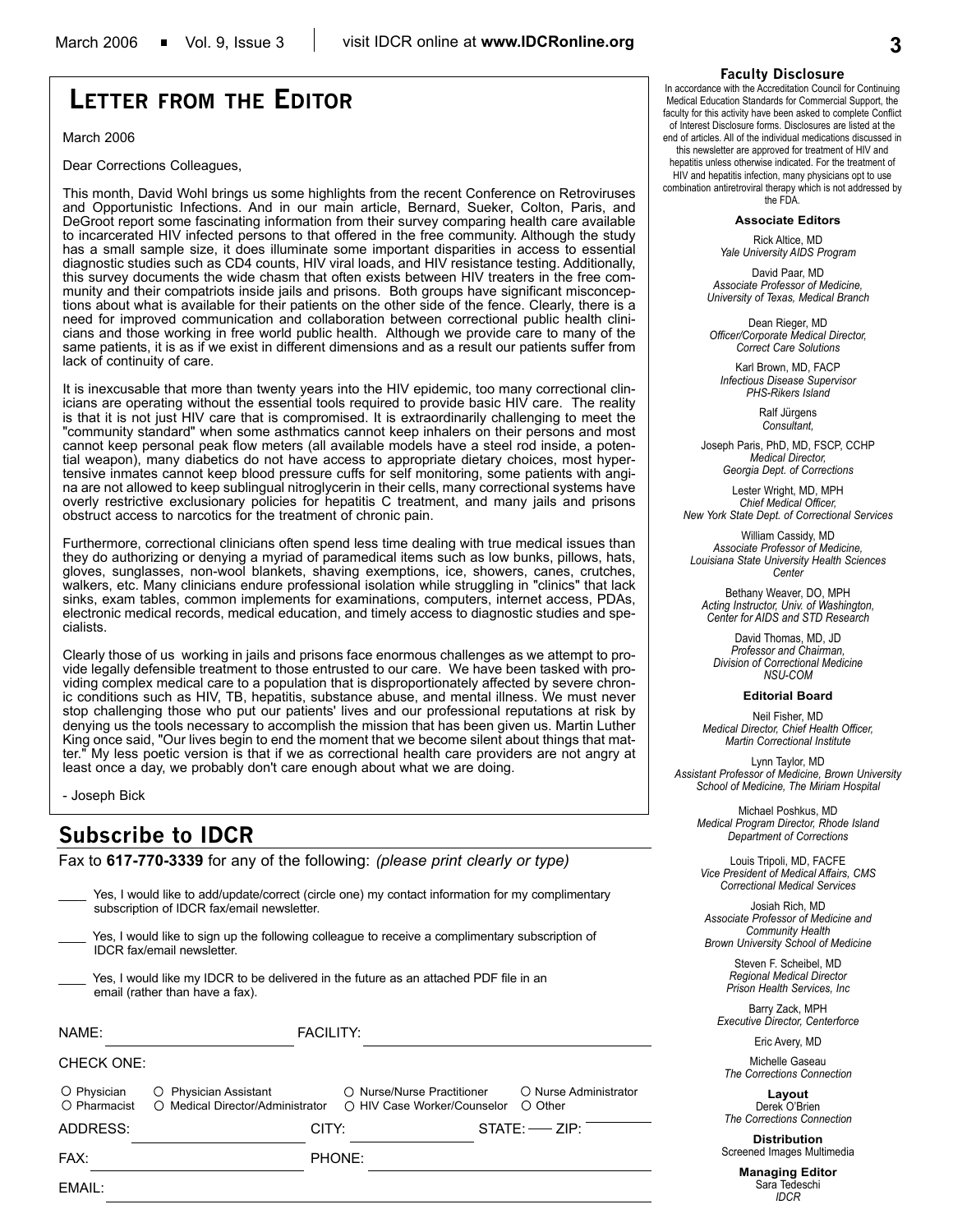## **PROVIDER PERSPECTIVES...** *(continued from page 2)*



**Figure 3. HIV Specialist Availability** 





nity HIV care reported that an HIV specialist was "never" available to see patients at the clinic/hospital where they worked. Forty-three percent of corrections-based respondents and 93% of community-based respondents reported that an HIV specialist was "often" available to see patients at the facility where they worked (Figure 3).

#### **Clinical Tests**

CD4+ cell count and HIV viral load testing were also reported to be more frequently available in community-based clinics/hospitals as compared to correctional facilities (Figure 4). The greatest discrepancy in testing availability was in plasma HIV viral load testing. While 87% of communitybased clinicians reported access to this assay, only 65% of corrections-based providers reported that this test was available.



**Figure 5. HAART Disruptions**

#### **HAART**

Of the respondents involved with corrections-based HIV care, 18% reported that patients "never" experienced disruptions in HAART, compared to 64% of respondents involved with community-based HIV care (Figure 5). Seventy-one percent of corrections-based respondents reported that individuals "sometimes" experienced disruptions in HAART; 11% reported that patients "often" experienced disruptions. In contrast, 33% of respondents involved with community-based HIV care reported that patients "sometimes" experienced disruptions in HAART; 3% indicated that patients "often" experienced disruptions.

### **Mental Health and Substance Abuse Services**

Both substance abuse counseling and mental health counseling were more available in the corrections-based HIV care setting compared to the community clinics (83% vs. 77%, and 100% vs. 97%, respectively).

#### **HIV-Related Educational Services**

In contrast, educational sessions/lectures on HIV, HIV case management, up-to-date HIV reading materials, dietary/nutritional counseling, HIV education, social work services, adherence counseling, and peer education were all more available in the community-based clinics and hospitals (Figures 6 and 7). Thirty-four percent of respondents involved with correctionsbased HIV care reported the existence of educational sessions or lectures on HIV at their facility, as compared to 83% of respondents involved with communitybased HIV care. Only 32% of respondents involved with corrections-based HIV care reported peer education at their facility, as compared to 64% of respondents involved with community-based HIV care.



**Figure 6. Available HIV Education Resources** 



**Figure 7. Ancillary HIV-related Services** 

## **Social Services**

In the correctional setting, ancillary services were relatively limited when compared to community-based care. Specifically, 60% of respondents involved with corrections-based HIV care reported the existence of HIV case management at their facility, as compared to 97% of respondents involved with communitybased HIV care (Figure 7). Sixty-one percent of respondents involved with corrections-based HIV care reported that their facility offered adherence counseling, as compared to 97% of respondents involved with community-based HIV care.

### **Respondents' Perceptions Regarding Quality of Care**

Half of the corrections-based respondents believed that the HIV care available at the facility where they worked was "somewhat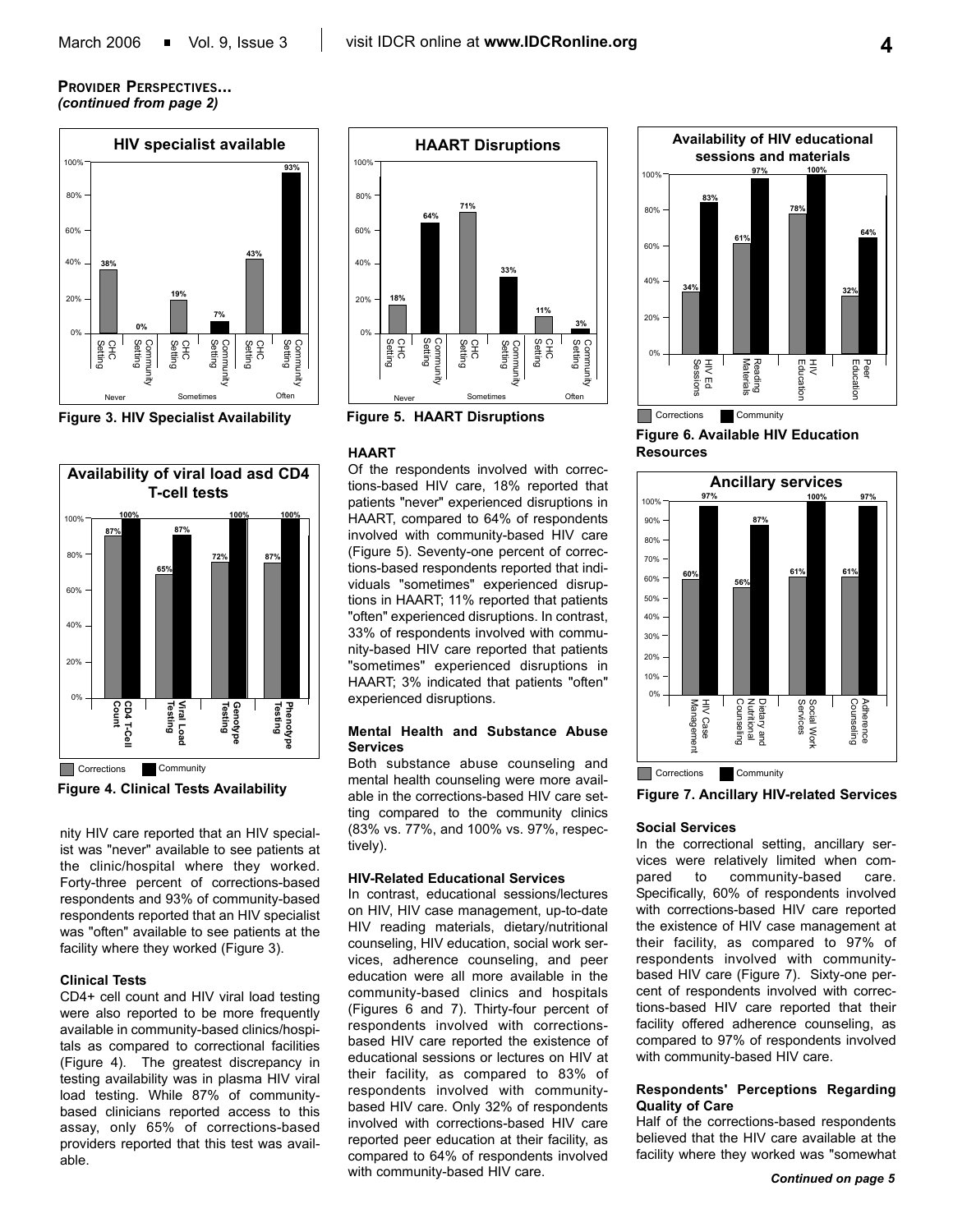## **PROVIDER PERSPECTIVES...** *(continued from page 4)*

better" or "much better" than the HIV care available in community-based clinics or hospitals. Thirty-six percent thought the care was "equal," and 14% thought it was "somewhat worse" or "much worse." Eighty-three percent of community-based respondents felt that the HIV care available at the clinic or hospital where they worked was "somewhat better" or "much better" than the HIV care available within corrections while the remaining 17% felt the care was "equal;" none felt it was "somewhat worse" or "much worse."

#### **Discussion**

As judged by the criteria for a standard of high-quality HIV care (Table 1), there may be important differences in the quality of HIV care when comparing correctional facilities to community-based clinics. Most striking were differences between the settings in the experience of the HIV providers as measured by number of HIV-infected patients currently under care and years of experience as an HIV healthcare provider. Further, the absence of basic HIV testing modalities, most notably HIV viral load testing, in the sample of corrections-based clinicians was surprising and, if confirmed, identifies an area that requires urgent attention.

According to the survey results, HIV-infect-

ed prisoners experience greater disruptions in HAART. As mentioned above this may be multiply-determined; however, such interruptions in therapy can be deleterious regardless of cause. Further, supportive services, with the notable exception of mental health care, were less commonly reported as available in correctional settings. It is likely that the availability of such services in correctional facilities varies widely by the type of facility (jail versus prison), whether the facility is run by the state or federal government or a private healthcare company, and by the prevalence of HIV infection at that facility.

Despite these reported differences in care and services, the vast majority (86%) of respondents in the correctional setting felt that the care available at the facilities where they worked was at least as good as or better than that available outside of corrections. In contrast, the perception of community providers was almost the inverse, with 83% indicating they believed community HIV care was superior to such care delivered in correctional settings. Respondents may have compared in-custody care with care received by patients after they are released and not with care that is generally available in clinics on the outside. Despite the fact that good HIV care is available on the outside, many former inmates do not avail themselves of it when they leave. As previous studies have shown, many former

inmates return to jail/prison with worse control of HIV disease than when they were released, suggesting that they may not have been able to integrate into the "outside" clinics.<sup>17</sup>

This survey was unable to address other key aspects of HIV care. For example, treatment and prevention of opportunistic infections was not covered although such care is a crucial element of HIV therapeutics. Similarly, oral/dental health services and ophthalmology were not included in the list of HIV-related services.

In addition, the survey was restricted in its ability to probe for additional information regarding the care being delivered. For example, in asking, "Do HIV-infected patients ever experience disruptions in their HAART?" we did not search for the predominant factor causing the disruption. Interruptions in HAART may have been a consequence of patients' decisions not to adhere to treatment, the unavailability of medication, or a lack of continuous medical care. While disruption in medication negatively impacts treatment regardless of its cause, a patient's refusal or inability to adhere to his/her regimen is very different in terms of identifying opportunities to redress gaps in quality of HIV care than a lack of access to medication.<sup>18</sup> While such additional data would be valuable to the aims of this investigation, the survey was

*Continued on page 6*

## **REPORT FROM THE 13TH CONFERENCE ON RETROVIRUSES AND OPPORTUNISTIC INFECTIONS**

David Alain Wohl, MD\*

*Speakers' Bureau: Gilead Sciences, Bristol Myers Squibb, Abbott Laboratories, Roche Pharmaceuticals, Boehringer-Ingelheim. Grant Support: Abbott Laboratories, Gilead Sciences, Roche Pharmaceuticals.* 

CROI, indisputably the most respected of the domestic clinical HIV conferences, was held last month a mile high into the atmosphere in Denver, Colorado. Most agree that this year's conference was notable not only for the relatively low oxygen content of the inspired air but also for the quality of the data presented. The following is a review of major themes emerging from this conference, with an emphasis on data that correctional clinicians managing HIV infection are most likely to find of interest.

## **The Changing Epidemiology of HIV Infection in New York State Prisons**

The sole presentation involving inmates at the conference came from New York, the state with the highest number of HIV-infect-

ed men and women in the  $U.S.^1$  Over 22,000 consecutive inmates entering four intake facilities from 1988-2003 were surveyed about their HIV status and injection drug use. During the course of the study, the prevalence of HIV infection dropped by 74% in men and almost 40% in women. However, while decreases in HIV infection at prison entry were observed in African-American, Hispanic and white men, among women the prevalence of HIV did not change in those who were African-American - remaining at about 15%. There was a striking decline in HIV prevalence at prison entry among injection drug users. From 1988 to 1992, almost half of male and female injection drug users tested were HIV-infected. By 2003, the rate of HIV seropositivity dropped to about 20% for injection drug users of both genders.

**Summary:** These data provide an important longitudinal assessment of the changing epidemiology of HIV infection in a large correctional system and suggest a potential impact of prevention efforts targeting users of injection drugs. While the decline in inmates self-reporting injection drug use was encouraging, the unchanged rate of HIV seropositivity among African-American women requires more attention given the rapid increase in infections in this group.

Lastly, it is remarkable that more data from correctional sources were not presented at the conference given the number of persons with HIV infection living in prisons and jails. One hopes that corrections-based clinicians and researchers are saving their data for the World AIDS Conference this summer.

### **HIV Therapy: The Benefits of Starting Early and Not Stopping**

The current antiretroviral therapy guidelines recommend the delay of treatment initiation in asymptomatic individuals until the CD4 cell count falls to at least 350/mm<sup>3</sup>. A major rationale for postponing therapy has been the avoidance of treatment-related toxicity. To determine whether the CD4 cell count at the time HIV therapy was initiated predicted select toxicities - peripheral neuropathy, lipoatrophy and renal insufficiency - investigators from the HIV Outpatient Study (HOPS), a clinical cohort study from outpatient clinics across the U.S., examined records from over 2,200 patients seen

at least twice from 1996 to mid-2005 $^{2}$ .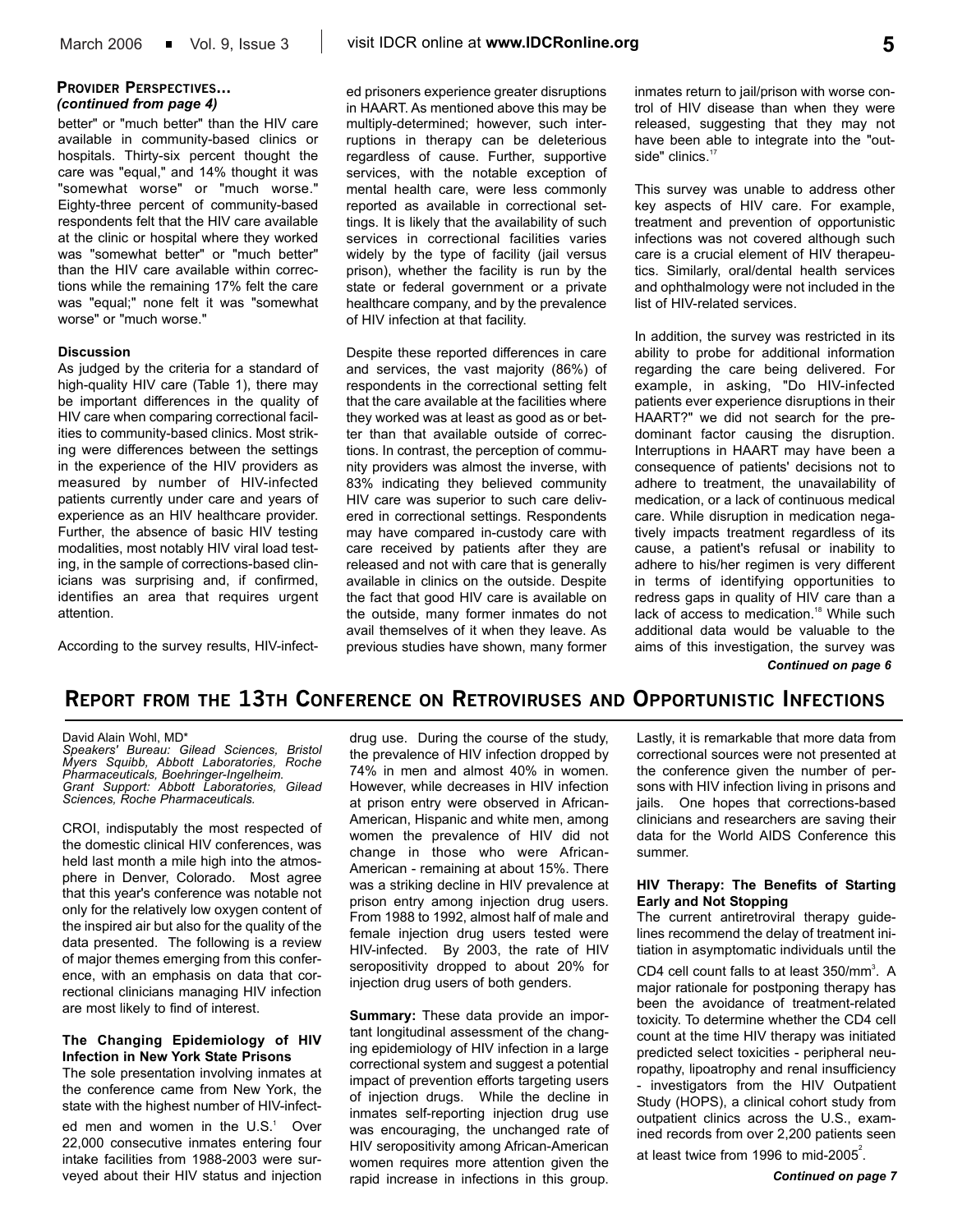## **PROVIDER PERSPECTIVES...** *(continued from page 5)*

considered more likely to be completed if it were brief and easy to answer.

In order to preserve anonymity, survey respondents were not asked to identify the name of the facility where they were employed at the time of the survey; hence, it is impossible to know whether the facility was a prison or a jail. This may obscure differences between these types of correctional facilities in regards to the quality of HIV care. Response bias may have been a factor in respondent's answers. Although surveys were anonymous, respondents may have desired to portray the HIV care in their own facilities in a positive manner.

Although the survey was administered at a national conference, respondents were not representative of every state. Only 33 states were represented in the responses and, therefore, their responses cannot be generalized to the nation as a whole. In addition, the survey participants represent a subset of correctional healthcare providers who had chosen to attend the national conference and their facilities may have differed from those of their colleagues who did not attend.

Selection bias also could have occurred in the sampling of the community-based providers who were approached about the survey, as recommendations from corrections-based HIV providers were used to determine which community-based organizations to contact. Additionally, due to the descriptive nature of this study and the relatively small sample size of communitybased health care workers, statistical tests of the significance of the comparisons were not performed.

Finally, the survey results were inherently limited because they did not reflect patients'

opinions. Discrepancies in patient and provider perceptions of HIV care-which inevitably exist-could not be detected by the survey.

### **Conclusions**

As judged by the criteria for a standard of high-quality HIV care (Table 1) and this snapshot of medical services, the correctional facilities surveyed do not meet existing, well-accepted standards of HIV care, as reported by corrections-based healthcare providers. There is a perception among community providers of poorer care in the prison which cannot be substantiated by the current study, but which does bear further investigation. Additionally, the results suggest that the standard of HIV care in U.S. correctional facilities lags behind the standard of HIV care in non-correctional healthcare settings where former inmates receive care. For almost every survey question, responses showed appreciably better access to HIV services and clinical tests in the community-based clinics. The lack of access to some of these services may lead to compromised health and increased morbidity and mortality for incarcerated individuals.

And finally, were the results of this very limited survey of provider perceptions to be confirmed in future investigations, it would raise serious concerns regarding the infringement of inmates' constitutional rights currently defined as the ability to access the same level of care as is provided in the community. While the deficiencies were not large, some of the aspects of care that were missing would have large impact on clinical outcomes. These critically important aspects of HIV care that are "standard" in the community, but not apparently standard in correctional settings, include access to HIV expertise and to such routine tests as CD4+ cell counts, viral load testing, and genotype testing. Even relatively low cost interventions fall farther behind; the lack of access to up-to-date HIV educational materials, peer education, and HIV education in general, is troubling. Limited patient education is a reflection of their limited access to educational materials in correctional settings, but it is a deficiency that is easily addressed at low cost. Most troubling of all is the observation that healthcare providers in these correctional settings seem to be unaware that the standard of HIV care, as judged by the factors examined, in their facilities appears to be inferior to the standard of HIV care in non-correctional settings.

This survey should be considered a preliminary evaluation, at best, due to the large number of constraints on the study design. Future investigations are needed to further explore these findings and, in particular, should focus on the determinants of HIV treatment interruption in correctional facilities, the availability of laboratory tests that are considered essential to routine care in the community, and the training of clinicians providing HIV care in correctional settings. The survey also appears to highlight the importance of linkage to care in the community, following release. In addition, a broader assessment of supportive services in disparate correctional settings is required to identify areas where the greatest needs exist, yet are unmet.

Healthcare providers in correctional settings undoubtedly face challenges unique to their work environment. It is critical that these clinicians be provided with the essential tools and resources necessary to provide quality treatment to HIV-infected patients placed in their care. Studies designed to address the most cost-effective approaches to providing HIV care in the correctional setting are needed to answer some of these questions and to provide some insight as to how best to use the limited resources available.

#### *References:*

- *1 Hecht F, Wilson I, et al. Optimizing care for persons with HIV infection. Annals Int Med 1999;131(2):136-43.*
- *2 Harman J, Amico K, et al. Standard of care: promoting antiretroviral adherence in clinical care. AIDS Care 2005;17(2):237-51.*
- *3 Frank I. Use of HIV resistance testing in antiretroviral therapy decisionmaking. The Body. 2004. <http://www.thebody.com/hepp/dec04/resistance\_testing.htm>*
- *4 National Commission on Correctional Healthcare. Management of persons with HIV infection. 2001. <http://www.ncchc.org>*

*5 Davis-Michaud M, Yurk R, et al. Quality care for people with HIV/AIDS: patients' perspectives. HIV Clinical Trials 2004; 5(6):406-15. 6 Bakken S, Holzemer W, et al. Relationships between perception of engagement with health care provider and demographic characteristics, health status, and adherence to therapeutic regimen in persons with HIV/AIDS. AIDS Patient Care and STDs 2000;14(4):189-97.*

*7 Spaulding A, Stephenson B, et al. Human immunodeficiency virus in correctional facilities: a review. Clin Infect Dis 2002;35:305-12*

*8 Cook J, Gray D, et al. Effects of treated and untreated depressive symptoms on highly active antiretroviral therapy use in a US multi-site cohort of HIV positive women. AIDS Care 2006;18(2):93-100.* 

*9 De Groot A, Stevens J, et al. Setting the standard for care: HIV risk exposures and clinical manifestations of HIV in incarcerated Massachusetts women. New England Journal on Criminal and Civil*

*Confinement 1998;24(2):353-383.* 

*11Malcolm S, Ng J, et al. An examination of HIV/AIDS patients who have excellent adherence to HAART. AIDS Care 2003;15(2):251-61.* 

*12New York State Department of Health AIDS Institute. HIV clinical practice guidelines*

*<http://www.hivguidelines.org/> Accessed December 2005.*

*13Wu A, Gifford A, et al. Quality of care indicators for HIV/AIDS. Disease Management and Health Outcomes 2003;7(6):315-30.* 

*14Freeman F, Patel V, et al. Integrating mental health in global initiatives for HIV/AIDS. British Journal of Psychiatry 2005;187:1-3.* 

*15AIDSinfo: A Service of the U.S. Department of Health and Human Services. 2005. <http://aidsinfo.nih.gov> or < http://www.hivatis.org>. Accessed September 2005.*

*17Stephenson BL, Wohl DA, Golin CE, et al. Effect of Release from Prison and Re-incarceration on the Viral Loads of HIV-Infected Individuals. Public Health Reports 2005;120:84-88.*

*18Harman J, Amico K, et al. Standard of care: promoting antiretroviral adherence in clinical care. AIDS Care 2005;17(2):237-51.*

*<sup>10</sup>Landon B, Wilson I, et al. Physician specialization and the quality of care for Human Immunodeficiency Virus infection. Archives of Internal Medicine 2005;165(10):1133-39.* 

*<sup>16</sup>Boswell SL, Hecht FM, et al. HIV expertise: a roundtable. AIDS Clinical Care 2001; 13(9):79-81, 84-5.*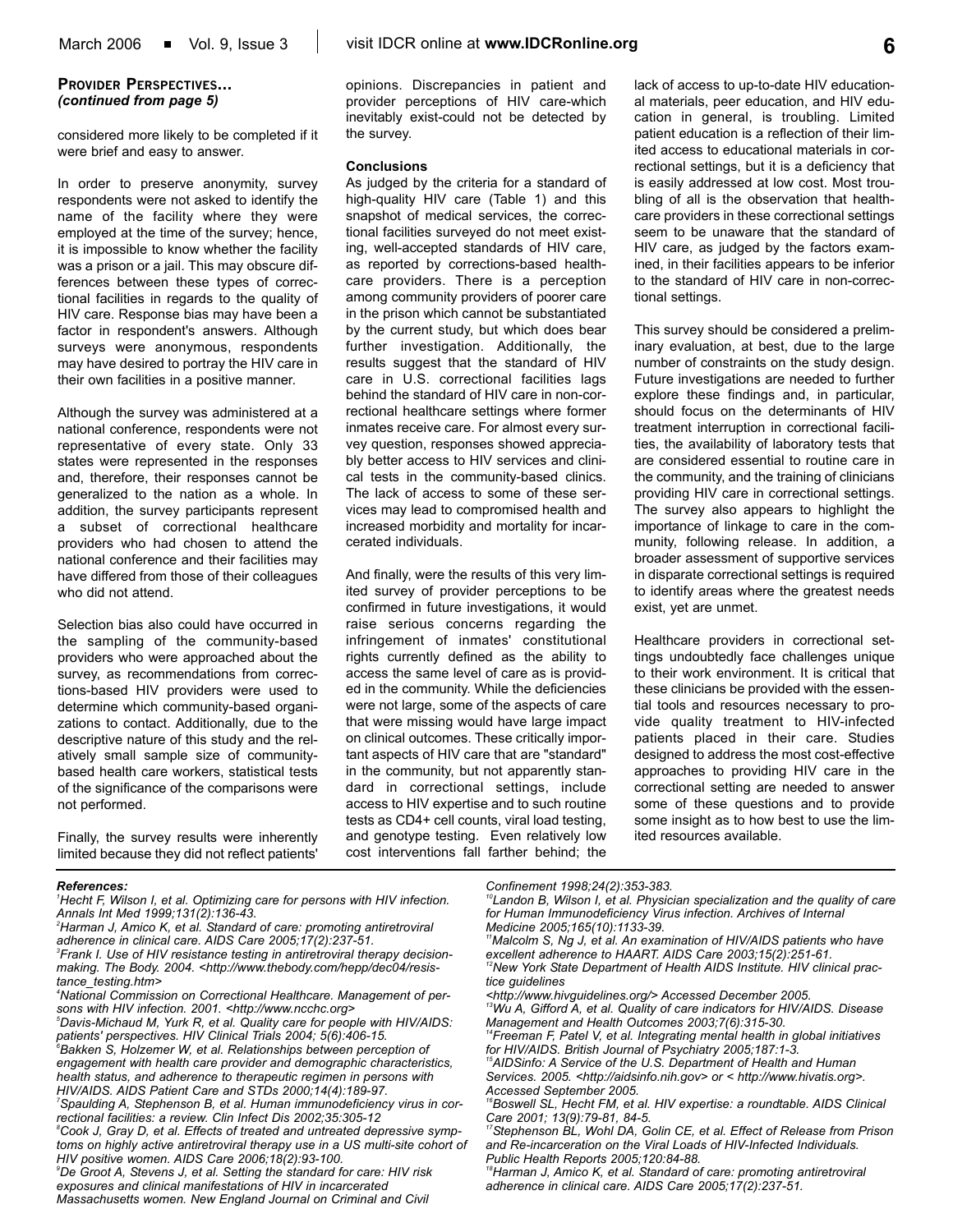## **CROI REPORT...** *(continued from page 5)*

Patients were stratified by CD4 cell count at time of treatment initiation. In addition, patients were categorized by whether they were receiving HAART more than or less than 95% of the time following treatment initiation. Mortality and incidence of opportunistic infections were lower when HAART was started at higher CD4 counts and when taken 95% or more of the time; increasing benefits of HAART were even evident among those starting therapy at CD4 cell counts above  $350/\text{mm}^3$ .

Less anticipated was the effect initiating HAART at lower CD4 counts on the incidence of the toxicities studied. Of the 2,222 patients, 113 developed renal insufficiency, 301 developed neuropathy, and 176 lipoatrophy. The incidence of each of these conditions was lower among patients initiating HAART at higher CD4 counts. In multivariate analyses persons with higher pre-HAART CD4 counts were consistently less likely to develop any of these toxicities. In addition, persons who took HAART at least 95% of time were less likely to develop renal insufficiency and distal symmetrical polyneuropathy; however, the reverse association was seen for lipoatrophy where greater time on therapy, particularly with d4T (Zerit) and possibly indinavir (Crixivan) or nevirapine (Viramune), was associated with greater risk.

**Summary:** These results suggest that some of the most feared adverse effects of HAART may be prevented by early treatment initiation and maintenance of therapy to prevent loss of virologic and immunologic success. This conclusion jibes well with the results of the SMART Study, a trial of a strategy of HIV treatment conservation in which participants had their HIV therapy discontinued until CD4 counts fell to below

 $250/mm<sup>3</sup>$  and again stopped when reaching 350/mm<sup>3(3)</sup>. Excess mortality and disease progression were observed among those randomized to the drug conservation arm. Remarkably, severe renal, cardiovascular and hepatic events were also more likely in those who discontinued HIV therapy.

The improved overall outcomes seen with early treatment initiation in this study are noteworthy and as therapies continue to become more potent and better tolerated, the tipping of the balance toward earlier administration of HIV therapy is likely. That near continuous HAART was found to be associated with better disease free survival and virologic and immunologic outcomes may have a direct bearing on correctional HIV care in light of the challenges jails and prisons often face in maintaining uninterrupted HIV therapy (see Main Article).

### **Tenofovir and the Kidney**

Tenofovir (Viread, and a component of Truvada) is a potent and convenient antiretroviral agent that has become increasingly useful in the treatment of treatmentnaïve and -experienced patients. It has been well appreciated that tenofovir can cause renal impairment in some patients, especially when the drug is not dose-adjusted for decreased creatinine clearance or when it is co-administered with nephrotoxic agents. In a recent study by Gallant and colleagues tenofovir was associated with to a small but measurable decline in creatinine clearance<sup>4</sup>. Several poster presentations at CROI also described changes in renal function among different clinical cohorts.

In a Center for Disease Control and Prevention (CDC) study of over 11,300 HIV+ patients with a glomerular filtration rate (GFR) >90 as calculated by the simplified modified diet in renal disease (MDRD) equation the drug was associated with an increased risk of a GFR <90 mL/min<sup>5</sup>. However, few of the patients experienced greater than moderate impairment and mild, moderate and severe impairment occurred in 35.1%, 6.4% and 2.6%, respectively. Lower CD4 cell count, hemoglobin, diabetes, and hypertension were predictive of renal impairment.

In a cohort of almost 390 patients treated with tenofovir at the University of Washington, 108 had a decrease in renal function as measured by MDRD and/or the more commonly used Cockcroft-Gault equation of creatinine clearance<sup>6</sup>. However,

no data were presented on concomitant nephrotoxic drugs and, again, there was no control group. Interestingly, 17 subjects had a decline by Cockcroft-Gault alone, 55 by the MDRD alone, and 36 by both. The MDRD does not include weight and the Cockcroft-Gault does not include race. Increased age, didanosine (Videx), amprenavir (Agenerase), and white race were found to have a greater risk of developing renal dysfunction by one or both equations in this study.

A study from the Atlanta Veterans Administration Medical Center used a completely different definition of renal impairment among 222 patients receiving tenofovir<sup>7</sup>. Renal toxicity required either a 50% change in creatinine clearance by the Cockcroft-Gault equation or hypophosphatemia (defined as any phosphate level less than 2.0 mg/dL). During the year following initiation of tenofovir, a 50% change in creatinine clearance was observed in 4% and hypophosphatemia in 13% of patients. Once more, there was no comparator group and no information provided on the persistence of hypophosphatemia or concomitant medications.

**Summary:** These studies indicate that there are some patients who may experience declines in renal function while taking tenofovir but the rate of moderate or serious renal impairment across these investigations was very low. Each of the studies suffered from one or more serious flaws including the lack of controls (changes in renal function have been observed in treated patients not taking tenofovir), selection bias (tenofovir receiving patients are more likely to be treatment-experienced and have more advanced HIV disease), and the use of different estimates of renal function. There was little to suggest that use of tenofovir should be modified. For patients with marginal renal function, the use of dose-adjusted tenofovir should be considered. Monitoring of creatinine clearance by the Cockcroft-Gault equation or MDRD (see Resources for online calculators) can easily be accomplished.

#### *References:*

*1 Wang L, Smith L, Wright L, et al. Disparity in Trends and Changing Patterns of Predictors of HIV Infection among Inmates Entering the New York State (NYS) Department of Correctional Services (DOCS): 1988- 2003. February 5-8, 2006; Denver, Colo. Abstract 921. 2 Lichtenstein K, Armon C, Buchacz K, et al. Early, Uninterrupted ART Is*

*Associated with Improved Outcomes and Fewer Toxicities in the HIV Outpatient Study (HOPS). In: Program and abstracts of the 13th Conference on Retroviruses and Opportunistic Infections; February 5-8, 2006; Denver, Colo. Abstract 769.*

*3 El-Sadr W, Neaton J, for the SMART Study Investigators. Episodic CD4 guided use of ART is inferior to continuous therapy: results of the SMART Study. In: Program and abstracts of the 13th Conference on Retroviruses and Opportunistic Infections; February 5-8, 2006; Denver, Colo. Abstract 106LB.* 

*4 Gallant JE, Parish MA, Keruly JC, Moore RD. Changes in renal function*

*associated with tenofovir disoproxil fumarate treatment, compared with nucleoside reverse-transcriptase inhibitor treatment. Clin Infect Dis. April 15, 2005;40(8):1194-1198.*

*7 Guest J, Rimland D, Patterson B, et al.. Tenofovir-induced nephrotoxicity in the first year of therapy. In: Program and abstracts of the 13th Conference on Retroviruses and Opportunistic Infections; February 5-8, 2006; Denver, Colo. Abstract 778.*

*<sup>5</sup> Heffelfinger J, Hanson D, Voetsch A, et al. Tenofovir-induced nephrotoxicity in the first year of therapy. In: Program and abstracts of the 13th Conference on Retroviruses and Opportunistic Infections; February 5-8, 2006; Denver, Colo. Abstract 779.*

*<sup>6</sup> Crane H, Harrington R, Van Rompaey S, et al. Didanosine and lower baseline body weight are associated with declining renal function among patients receiving tenofovir. In: Program and abstracts of the 13th Conference on Retroviruses and Opportunistic Infections; February 5-8, 2006; Denver, Colo. Abstract 780.*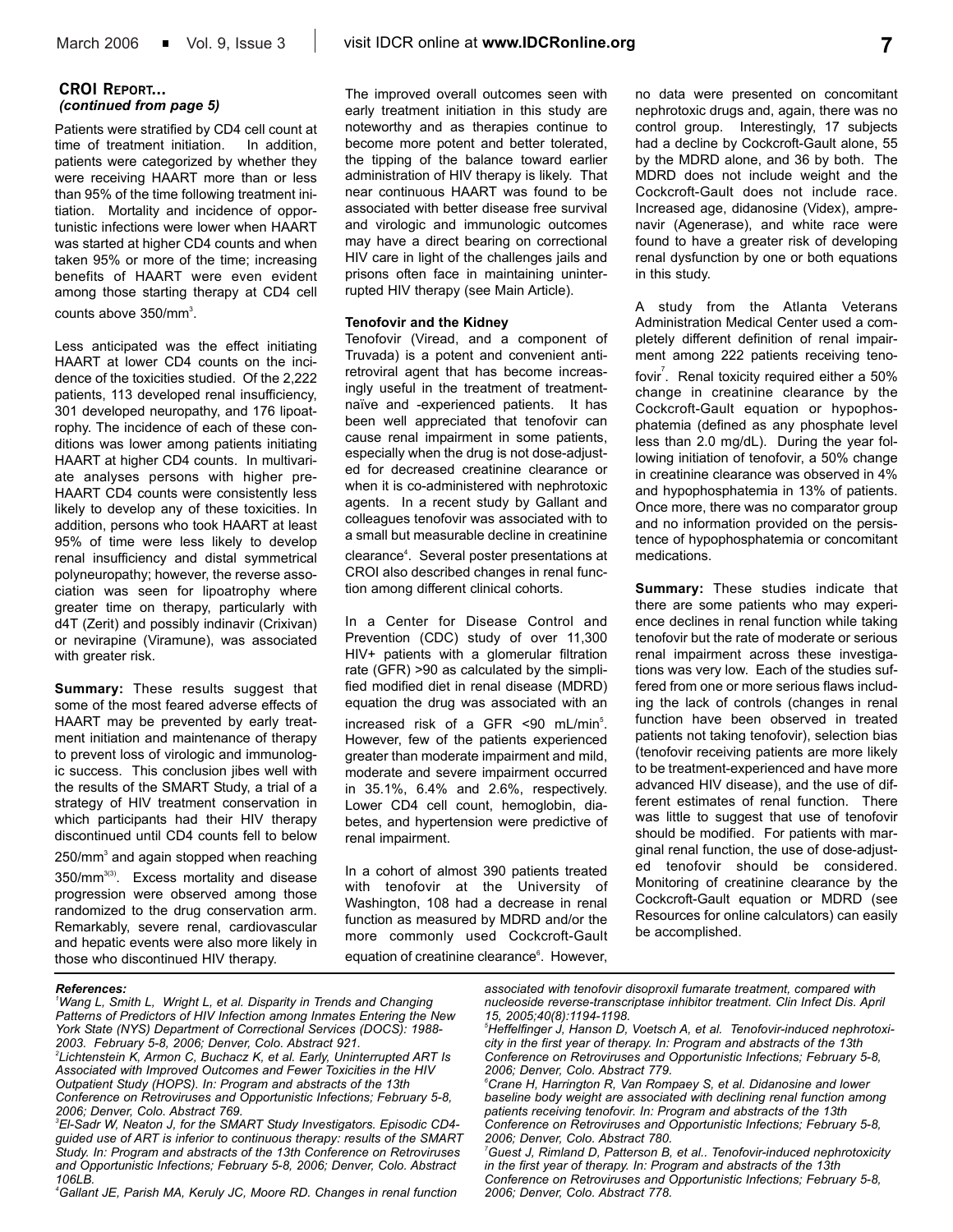# **SAVE THE DATES**

#### **NCCHC Conference**

April 8-11, 2006 Las Vegas, NV Visit: http://www.ncchc.org/education/updates2006/lasvegas.html

## **American Correctional**

**Association Conference** August 12-17, 2006 Charlotte, NC Visit: http://www.aca.org/conferences/summer06/

#### **XVI International AIDS Conference**

August 13-18, 2006 Toronto, Canada Visit: http://www.aids2006.org/

#### **17th International Conference on the Reduction of Drug Related Harm**

April 30-May 4, 2006 Vancouver, British Columbia, Canada Visit: http://www.harmreduction2006.ca/

## **Satellite Videoconference**

**"Hepatitis B & C with HIV Co-infection"** April 19, 2006 12:30-2:30 EST CME-accredited webstream of last conference available on-line Visit: www.amc.edu/patirnt/hiv /hivconf/index.htm

## **ACHSA 2006 Multidisciplinary Training Conference**

May 11-13, 2006 Durham, North Carolina Visit: www.achsa.org

# **NEWS AND LITERATURE REVIEWS**

### **California's New Director of Prison Healthcare Has Unprecedented Authority**

Robert Sillen, chief of Santa Clara County's health department, has been appointed by a federal district judge to assume control over the healthcare in California's prisons. According to the San Jose Mercury News, Sillen will have almost complete authority over prison healthcare issues, from hiring and firing state employees to appropriating the healthcare budget. The appointment follows a recent review that determined that California's prison-based healthcare had not significantly improved following settlement of a 2001 classaction lawsuit filed by prisoners. Both Roderick Hickman, Secretary of Youth and Adult Corrections, and Governor Schwartzenegger have pledged their support for Sillen's work. (At press time, Secretary Hickman tendered his resignation, citing a lack of commitment for change from state government and the powerful prison guard union.)

California has approximately 168,000 inmates, whose prison-based healthcare has been described by Sillen as comparable to "Third World" conditions. System failures, reported by courtappointed experts, that Sillen says he will aim to correct include doctors' refusal to treat patients they believed were faking illness, extreme inattention to very ill patients, poorly stocked pharmacies, and examining rooms lacking sinks and medical equipment [1]. According to the news report, Sillen will face the challenge of recruiting doctors and nurses to work in a system with a reputation for inept healthcare, and where correctional officers and wardens have historically determined which prison-

## ers receive medical attention $^{1}$ .

*1 Ostrov BF, Bailey B. Sweeping power for new director of prison care. Mercury News. February 15, 2006:1A.*

## **Self-Report vs. Voluntary Testing in Determining Inmates' HIV Status**

Lyons et al. compared self-reported HIV status to HIV status determined by voluntary testing among 352 drug users incarcerated at the Cook County Jail in Chicago. Participants were interviewed about their HIV status and drug habits, and were offered HIV testing and a physical examination. One hundred ten participants (31%) accepted the voluntary HIV test; 100% of test results were negative. Seven participants (1.9%) reported during the interview that they were HIV-positive; all seven declined the voluntary HIV test. Six of these seven participants reported a history of injecting drugs, and five (71%) reported having shared needles. The authors conclude that those who indicate past drug use should be offered HIV testing yet, given

the high prevalence of drug use among those incarcerated, offering HIV testing to all inmates seems more pragmatic.

The results underscored the challenge of voluntary HIV testing in a correctional setting and the need for greater exploration of the determinants of HIV testing acceptance among inmates.

*Citation: Lyons T, Goldstein P, Kiriazes J. HIV in Correctional Facilities: Role of*

*Self-Report in Case Identification. AIDS Patient Care and STDs 2006;20(2):93-96..*

## **HIV Care Costs Have Decreased**

Over the past twenty-five years, the average annual cost of caring for an HIV-infected individual has decreased, approximately, from \$100,000 to \$13,900-\$36,500, depending on patients' CD4 counts. HAART treatment, at roughly \$10,500 per year, is the major HIV care expenditure for HIV patients with CD4 counts greater than 350, while hospitalization expenses predominate for those with lower CD4 counts.

Ironically, the successes of HIV care cast doubt on whether this pattern of decline will continue in the near future. As patents expire and generic forms become available, the cost of antiretroviral drugs may decline in the next several years. Yet at the same time, HIV patients who benefit from HAART continue to live longer, thereby increasing the number of co-morbid conditions and complications of HIV infection necessitating medical attention.

Mayer and Chaguturu $^1$  alert clinicians to the successes of HIV treatment in the 21st century and also to the continued need for highly trained HIV specialists in an era of increasingly complicated HIV infection.

Chen et al. $^{2}$  note that only 2% of HIV care costs (about \$370 per patient per year) are attributable to physician expenses. This figure highlights inadequate support for HIV specialists who require certifications and training-necessary, professional costs that are not sufficiently covered by this 2% of expenditures. In an era when military expenses are swallowing up federal money that could otherwise support the programs that cover the majority of HIVrelated expenses-Ryan White Act programs and Medicaid-physicians should anticipate cuts to their federal reimbursement.

*1 Mayer KH, Chaguturu S. Penalizing Success: Is Comprehensive HIV Care Sustainable? Clin Inf Dis. 2006 Apr 1;42(7):1011-3. Epub 2006 Feb 22.*

*2 Chen RY, Accortt NA, Westfall AO, Mugavero MJ, Raper JL, Cloud GA, Stone BK, Carter J, Call S, Pisu M, Allison J, Saag MS. Distribution of Health Care Expenditures for HIV-Infected Patients. Clin Infect Dis. 2006 Apr 1;42(7):1003-10. Epub 2006 Feb 22.* 

## **RESOURCES**

**American Academy of HIV Medicine website.** http://www.aahivm.org **Conference on Retroviruses and Opportunistic Infections (CROI) website.**  http://www.retroconference.org **Online calculator for creatinine clearance** http://www.intmed.mcw.edu/clincalc/creatinine.html **Online calculator for MDRD**  http://www.nephron.com/mdrd/default.html **National Commission on Correctional Healthcare. Management of persons with HIV infection. 2001** http://www.ncchc.org

**New York State Department of Health AIDS Institute. HIV clinical practice guidelines.** http://www.hivguidelines.org **AIDSinfo: A Service of the U.S. Department of Health and Human Services. 2005.** http://aidsinfo.nih.gov or http://www.hivatis.org **Stephenson B, Leone P. HIV Care in U.S. Prisons: The Potential and Challenge. 2005;14(4).**  http://www.acria.org/treatment/treatment\_edu\_fallupdate2005\_challenge.html